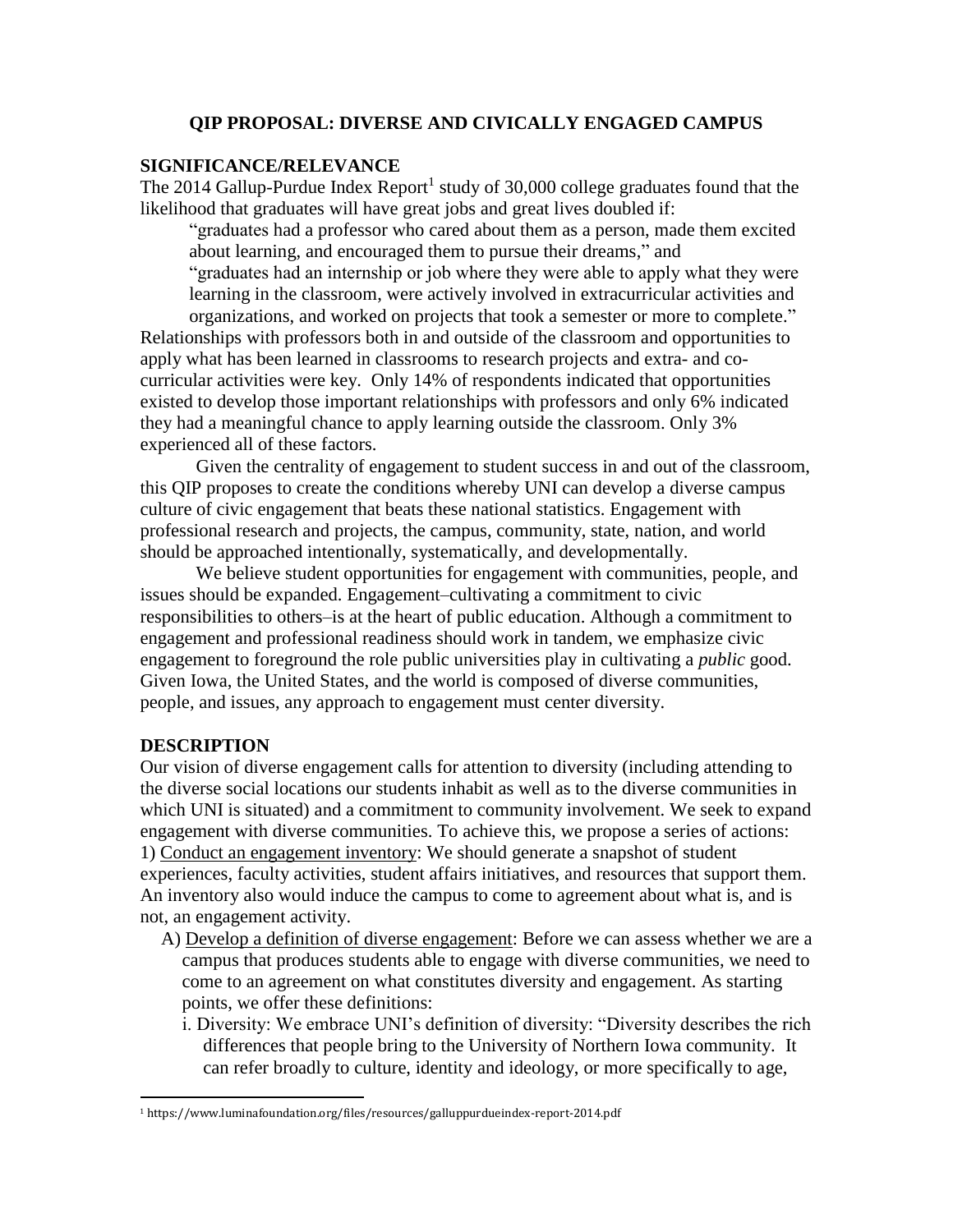gender, race, ethnicity, sexual orientation, religion, ability, gender identity, socioeconomic status, political affiliation, marital status, national origin, or veteran status. Diversity is a dynamic concept, shaped by history, and changing as our understanding of the world and its people evolves."

- ii. Civic engagement: We endorse a definition of engagement that foregrounds a civic orientation and community involvement. For example: "Civic engagement means working to make a difference in the civic life of our communities and developing the combination of knowledge, skills, values and motivation to make that difference. It means promoting the quality of life in a community, through both political and non-political processes. . . . A morally and civically responsible individual recognizes himself or herself as a member of a larger social fabric and therefore considers social problems to be at least partly his or her own; such an individual is willing to see the moral and civic dimensions of issues, to make and justify informed moral and civic judgments, and to take action when appropriate."<sup>2</sup> To be clear, service learning can be part of this initiative, but a diverse engagement initiative is far broader than incorporating service learning into classes.
- B) Survey the UNI seniors and recent graduates to determine where UNI is succeeding in these areas and where areas of improvement exist. We could use the Lumina survey to identify whether students are receiving the quality engagement experiences that survey identifies.
- C) Collect and evaluate existing data on student engagement at UNI (e.g., NSSE, National Assessment of Service and Community Engagement, departmental or student affairs survey and reports).
- D) Have each department/college/student affairs inventory its engagement activities. This might result in identifying some departments that excel at developing professor-student relationships and others that excel in applied learning experiences. We should seek to use our own experts when possible and not assume bringing in an outside expert or consultant is the first step.

\*Have each department/college/student affairs determine how it can best improve student-professor engagement.

- \*Have each department/college/student affairs determine how it can expand reflexive application opportunities through co-curricular activities, internships, and/or projects.
- \*Have Student Affairs, NISG, academic administrative offices inventory their mechanisms of support for co-curricular engagement.
- \*Determine what forms of co-curricular engagement will work with a student population that tends to balance work and school.
- E) Inventory resources (offices, initiatives, programs, IAF, etc.) on campus that support diverse engagement.
- 2) Develop a narrative about the centrality of diverse engagement to public education. This offers the campus a chance to think about its identity as a public institution and to develop the vocabulary and stories we can use to make clear to students why diverse

 $\overline{a}$ 

<sup>2</sup> Thomas Ehrlich, ed., *Civic Responsibility and Higher Education* (Phoenix, AZ: Oryx Press, 2000).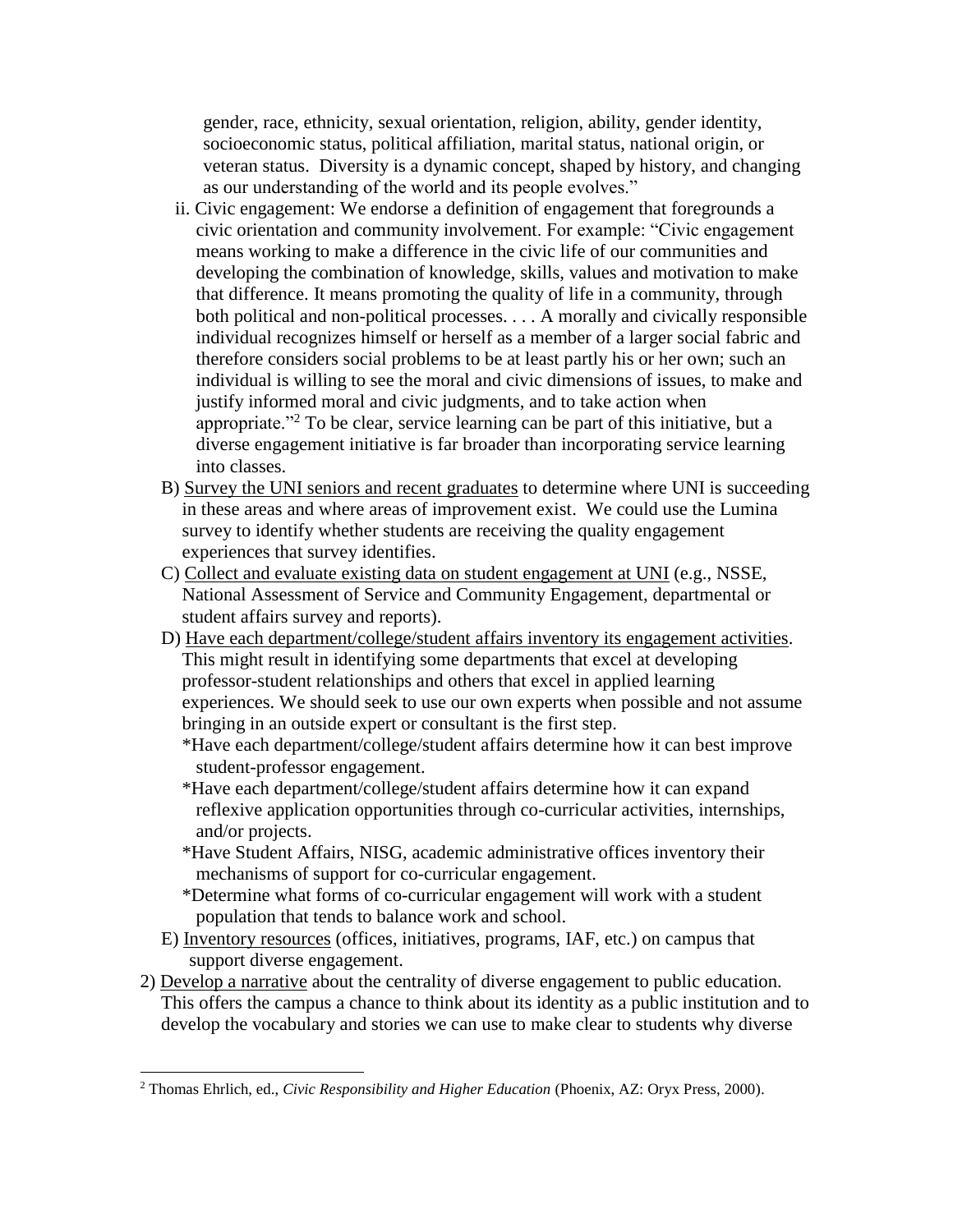engagement matters – to themselves, their communities, their professional readiness, and the public at large.

- 3) Create structures of accountability to encourage expansion of diverse engagement initiatives in the classroom, residential life, and in co- and extra-curricular activities. This includes considering how diverse engagement activities factor into merit and P&T review.
- 4) Provide support to enable colleges/departments/offices to develop engagement initiatives tailored to their students' needs. This can include offering professional development activities to faculty (e.g., funding for travel to conferences, course releases), providing support for department initiatives, etc.

Engagement can take a variety of forms, including involving students in research initiatives, curricular innovations, creating a campus culture of deliberation, and considering intergenerational obligations related to the environment. However, the core emphasis should be on engagement that cultivates appreciation of and a commitment to diversity and community.

# **PURPOSE AND DESIRED IMPACT**

The purpose of this initiative is to re-center *public* in our public university. The end result of this initiative should be structures of institutional support, reward, and accountability that enable and encourage faculty and staff to provide an education that builds professional readiness, offers a chance for personal development, *and* fosters students' civic orientation. Improvements in engagement can be measured by assessing students' engagement experiences and departments' engagement efforts. Progress toward this goal can be assessed by comparing the engagement inventory done at the beginning of the process (item 1B) to results 3, 5 and 7 years into the initiative. The goal is to beat the national averages, or exceed them by even greater margins if we are already better than those averages.

#### **POTENTIAL FOR INVOLVEMENT AND COMMITMENT ACROSS CAMPUS**

This proposal offers a model of intentional engagement that is decentralized and tailored to majors. Both campus buy-in and engagement success will be greater if we keep professors at the center of this project. Because the Lumina study notes a close a relationship with a professor and the application of what is learned in classrooms is important, it seems best to keep engagement initiatives closely tied with classroom experiences.

The success of this initiative depends on a commitment from all levels of the university and administrative flexibility so that all departments and offices see themselves in this initiative. Item 1, the diverse engagement inventory, likely would be overseen by the Provost's office and the Office of Institutional Research. Item 2, defining diverse engagement, would require campus-wide conversations similar to the ones recently concluded on the mission and vision. Items 3 and 4 require some administrative actions, but ultimately will work best if diverse engagement activities are kept closely linked to the faculty's curricular activities. We do *not* recommend the creation of an Office of Engagement or the appointment of a Chief Engagement Officer. Resources could be better spent to reinforce the "front lines" of more faculty, advisors, support staff and resources. And, if the university is to have a campus-wide commitment to diverse